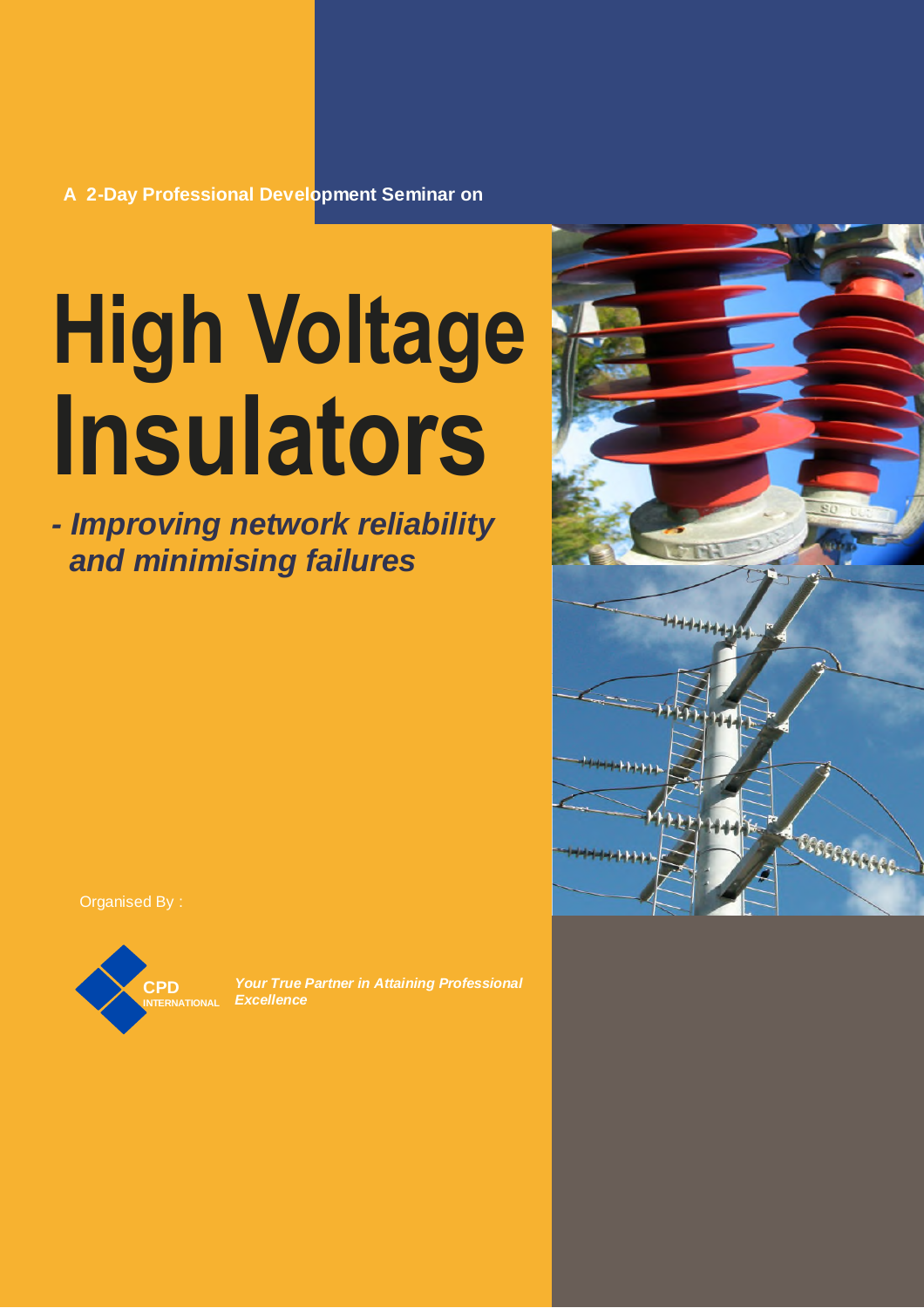**Seminar Overview <b>Seminar Content** 

The reliability of power delivery is intimately related to insulators. The performance of a power system under normal operation at power frequency, or in abnormal conditions like during lightning and switching surges is dependent on the integrity of insulators. The payback to the utility stemming from careful attention to insulator design and selection is enormous. This 2-day seminar is focused on improving reliability of power delivery and minimising system failures that are related to outdoor insulators.

This seminar deals with all three insulator technologies that are widely deployed by utilities worldwide, porcelain, toughened glass and composite (non-ceramic). Issues that are important to the suppliers such as, materials selection and formulation, design, quality control and testing are discussed in detail. User side aspects including specifications, product selection, inspection and replacement criteria will be covered in-depth.

This seminar will also address economic issues such as life extension techniques, inspection methods and criteria to be used to enable decision making like reinsulation, retrofitting, and preventive maintenance. Details of performance improvement techniques such as water washing, greasing, creepage extenders, RTV coatings and semiconducting glazed Insulators will be presented.

Lastly, this seminar will address the important issue of insulator outages that are caused by birds and animals. Methods to prevent such outages and their effectiveness will be discussed. One optional session is dedicated to presentation of case studies by participants.

**This training program is designed to meet the Continuing Professional Development (CPD) needs of participants. A Certificate of Attendance will be awarded at the end of the program. This serves as evidence of your personal and professional commitment to your career.**

#### **DAY 1 1. Introduction**

- **Reliability concepts**
- **U** LII<del>C</del> CyC ● Life Cycle Cost considerations
- Benefits and limitations of life extension

## **2. Overhead line and station outages**

- Causes
- Reasons and costs

#### **3. Birds, and Animal and Environmental**  $\mathsf{m}\mathsf{s}$  and phase switching switching switching switching switching switching switching switching switching switching switching switching switching switching switching switching switching switching switching switchin **problems**

- Mitigation techniques for line and station appli-<br>cations cations
- Effectiveness Current component chopping and overvoltage calcula-

#### 4. Porcelain, nonceramic and glass **insulators**

- Important characteristics related to performance and design for transmission, distribution and and design for a minimized by a
- Advantages and disadvantages of different types of insulators

## **5. Insulator manufacturing**

- Design
- Materials
- Process
- Quality control  $B = \frac{1}{2}$

#### Parallel operation of different circuit break-6. Failure modes of outdoor insulators

Controlled switching • Nonceramic, porcelain and glass insulators

# **Circuit branch specification and testing testing testing in the Should Attend?**

**The two-day seminar is intended for:** managers, engineers and other faults **personnel involved in line and** Future developments **tion, procurement, construction, station insulator design, specificatesting and maintenance; insulator manufacturers; and laboratory personnel involved in insulator testing and research.**